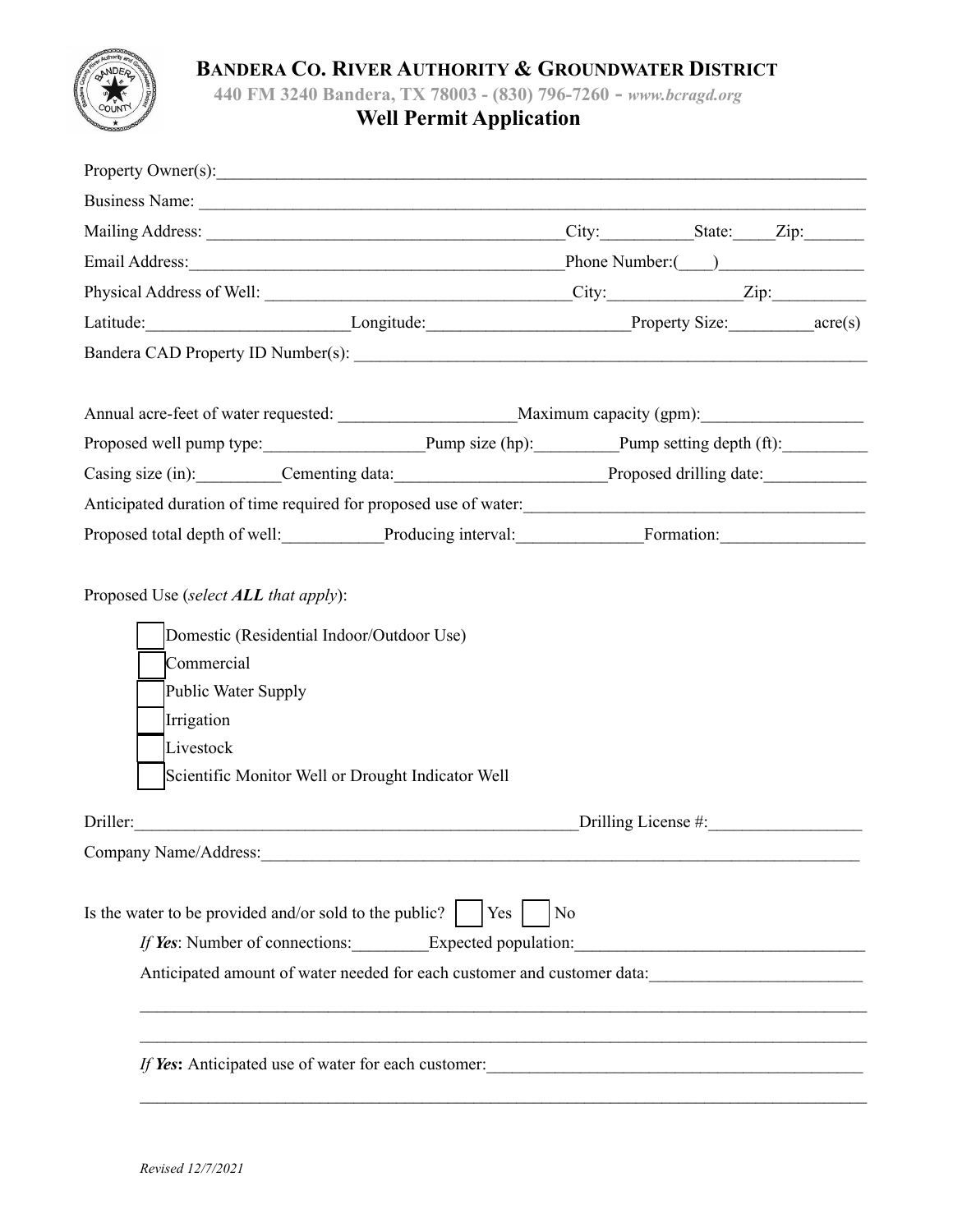### **BANDERA CO. RIVER AUTHORITY & GROUNDWATER DISTRICT**

**440 FM 3240 Bandera, TX 78003 - (830) 796-7260 -** *www.bcragd.org*

# **Well Permit Application**

Statement of the proposed nature and purpose of use, including if groundwater will be pumped into a pond, lake, tank, reservoir, or other surface impoundment, and the anticipated amount of water to be used:

 $\mathcal{L}_\mathcal{L} = \mathcal{L}_\mathcal{L} = \mathcal{L}_\mathcal{L} = \mathcal{L}_\mathcal{L} = \mathcal{L}_\mathcal{L} = \mathcal{L}_\mathcal{L} = \mathcal{L}_\mathcal{L} = \mathcal{L}_\mathcal{L} = \mathcal{L}_\mathcal{L} = \mathcal{L}_\mathcal{L} = \mathcal{L}_\mathcal{L} = \mathcal{L}_\mathcal{L} = \mathcal{L}_\mathcal{L} = \mathcal{L}_\mathcal{L} = \mathcal{L}_\mathcal{L} = \mathcal{L}_\mathcal{L} = \mathcal{L}_\mathcal{L}$  $\mathcal{L}_\mathcal{L} = \mathcal{L}_\mathcal{L} = \mathcal{L}_\mathcal{L} = \mathcal{L}_\mathcal{L} = \mathcal{L}_\mathcal{L} = \mathcal{L}_\mathcal{L} = \mathcal{L}_\mathcal{L} = \mathcal{L}_\mathcal{L} = \mathcal{L}_\mathcal{L} = \mathcal{L}_\mathcal{L} = \mathcal{L}_\mathcal{L} = \mathcal{L}_\mathcal{L} = \mathcal{L}_\mathcal{L} = \mathcal{L}_\mathcal{L} = \mathcal{L}_\mathcal{L} = \mathcal{L}_\mathcal{L} = \mathcal{L}_\mathcal{L}$  $\mathcal{L}_\mathcal{L} = \mathcal{L}_\mathcal{L} = \mathcal{L}_\mathcal{L} = \mathcal{L}_\mathcal{L} = \mathcal{L}_\mathcal{L} = \mathcal{L}_\mathcal{L} = \mathcal{L}_\mathcal{L} = \mathcal{L}_\mathcal{L} = \mathcal{L}_\mathcal{L} = \mathcal{L}_\mathcal{L} = \mathcal{L}_\mathcal{L} = \mathcal{L}_\mathcal{L} = \mathcal{L}_\mathcal{L} = \mathcal{L}_\mathcal{L} = \mathcal{L}_\mathcal{L} = \mathcal{L}_\mathcal{L} = \mathcal{L}_\mathcal{L}$ 

Statement of a water conservation goal the Permittee has established, water conservation measures the Permittee has adopted, and what time frames are necessary to achieve the established water conservation goals:

 $\mathcal{L}_\mathcal{L} = \mathcal{L}_\mathcal{L} = \mathcal{L}_\mathcal{L} = \mathcal{L}_\mathcal{L} = \mathcal{L}_\mathcal{L} = \mathcal{L}_\mathcal{L} = \mathcal{L}_\mathcal{L} = \mathcal{L}_\mathcal{L} = \mathcal{L}_\mathcal{L} = \mathcal{L}_\mathcal{L} = \mathcal{L}_\mathcal{L} = \mathcal{L}_\mathcal{L} = \mathcal{L}_\mathcal{L} = \mathcal{L}_\mathcal{L} = \mathcal{L}_\mathcal{L} = \mathcal{L}_\mathcal{L} = \mathcal{L}_\mathcal{L}$  $\mathcal{L}_\mathcal{L} = \mathcal{L}_\mathcal{L} = \mathcal{L}_\mathcal{L} = \mathcal{L}_\mathcal{L} = \mathcal{L}_\mathcal{L} = \mathcal{L}_\mathcal{L} = \mathcal{L}_\mathcal{L} = \mathcal{L}_\mathcal{L} = \mathcal{L}_\mathcal{L} = \mathcal{L}_\mathcal{L} = \mathcal{L}_\mathcal{L} = \mathcal{L}_\mathcal{L} = \mathcal{L}_\mathcal{L} = \mathcal{L}_\mathcal{L} = \mathcal{L}_\mathcal{L} = \mathcal{L}_\mathcal{L} = \mathcal{L}_\mathcal{L}$  $\mathcal{L}_\mathcal{L} = \mathcal{L}_\mathcal{L} = \mathcal{L}_\mathcal{L} = \mathcal{L}_\mathcal{L} = \mathcal{L}_\mathcal{L} = \mathcal{L}_\mathcal{L} = \mathcal{L}_\mathcal{L} = \mathcal{L}_\mathcal{L} = \mathcal{L}_\mathcal{L} = \mathcal{L}_\mathcal{L} = \mathcal{L}_\mathcal{L} = \mathcal{L}_\mathcal{L} = \mathcal{L}_\mathcal{L} = \mathcal{L}_\mathcal{L} = \mathcal{L}_\mathcal{L} = \mathcal{L}_\mathcal{L} = \mathcal{L}_\mathcal{L}$ 

*If more space is needed, please attach additional sheets.*

Initial to indicate that the applicant has read and understands the following declarations:

\_\_\_\_The applicant has reviewed the District's Water Conservation Information.

The applicant understands that failure to submit all required application items will result in an administratively incomplete application and non-issuance of a permit.

\_\_\_\_The applicant will comply with the District Rules and all orders pursuant to the District Rules.

The applicant will comply with the District reporting requirement of submitting monthly water production and usage amounts no later than January 15th each year, unless waived by the General Manager.

\_\_\_\_As required in Ch. 36 3.3E, "It is the responsibility of the owner or agent to ensure access to the well for inspections." The applicant will allow BCRAGD **unrestricted access** to the well site, and will provide any necessary access information/gate codes/etc. at the time of submission of this application.

The applicant will comply with well plugging and capping guidelines set forth in these Rules and will report well closures as required in Ch. 36 8.3.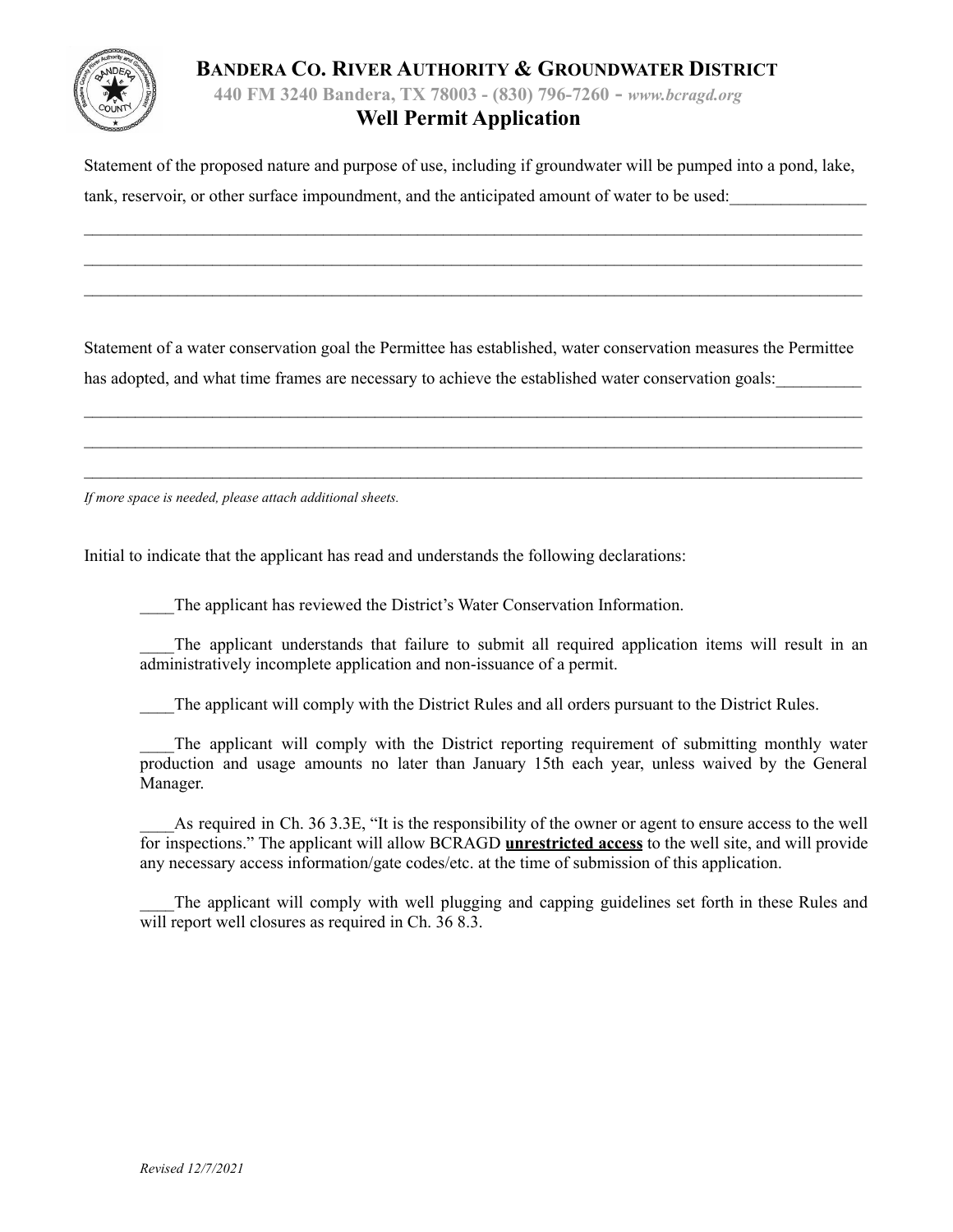



**440 FM 3240 Bandera, TX 78003 - (830) 796-7260 -** *www.bcragd.org*

## **Well Permit Application**

I acknowledge that I have read the foregoing and that all information supplied is true and correct to my knowledge and that I must furnish to BCRAGD a copy of deed, a copy of the completed State of Texas WELL REPORT, and any other reports completed by the person/company who drills the well; that **I hereby authorize BCRAGD** unrestricted access to the well site for purposes of verification of compliance with State and District rules **and policies during normal business hours; and that I have received from BCRAGD a brass marker number, P-\_\_\_\_\_**. I further understand that this authorization **expires 90 days from the date of issuance***,* and, if obtaining this authorization as an agent for the owner, agree that I shall provide a letter of authorization designating the agent. **I further understand that unless this authorization is extended or cancelled by BCRAGD prior to its expiration, the authorization may be subject to revocation and/or the driller may be subject to penalties. I further understand that the submission of all well completion paperwork, not limited to the Well Driller's Report and Pump Installer's Report, and well verification to BCRAGD is required. The driller shall provide the date drilling starts, the Latitude, Longitude, and any necessary property access information of the proposed well to BCRAGD prior to starting the drilling of the well.**

*Permit to drill is good for 90 days from date of approval of permit application*

# **Required Attachments:**

# District rule 3.7, requires that all materials listed below need to be included in application unless specific **items are waived by the General Manager.**

1) If the water is to be sold or provided to others, if the Well is a Community Public Water Supply

Well, or it the Well is a Retail Public Utility Well, the Applicant must also provide:

- (a) A description or map of the Permittee's service area in sufficient detail to allow the District to locate the area.
- (b) A description of the Permittee's metering and leak detection repair program for its water storage, delivery and distribution system.
- (c) A drought management plan.
- (d) Water supply system data and wastewater data.
- (e) Conservation measures and goals (separate from the drought management plan), and the means for implementation and enforcement.
- (f) A copy of the Certificate of Convenience and Necessity letter from TCEQ

2) Attach a topographic map or plat that includes: The GPS location of the Well site; identifies all Registered and Permitted Wells within  $\frac{1}{4}$  mile of the proposed Well that are producing from the same formation; the location of the meter or monitoring device required by Rule 3.7; the acreage upon which the Applicant relies for the requested Production Limit.